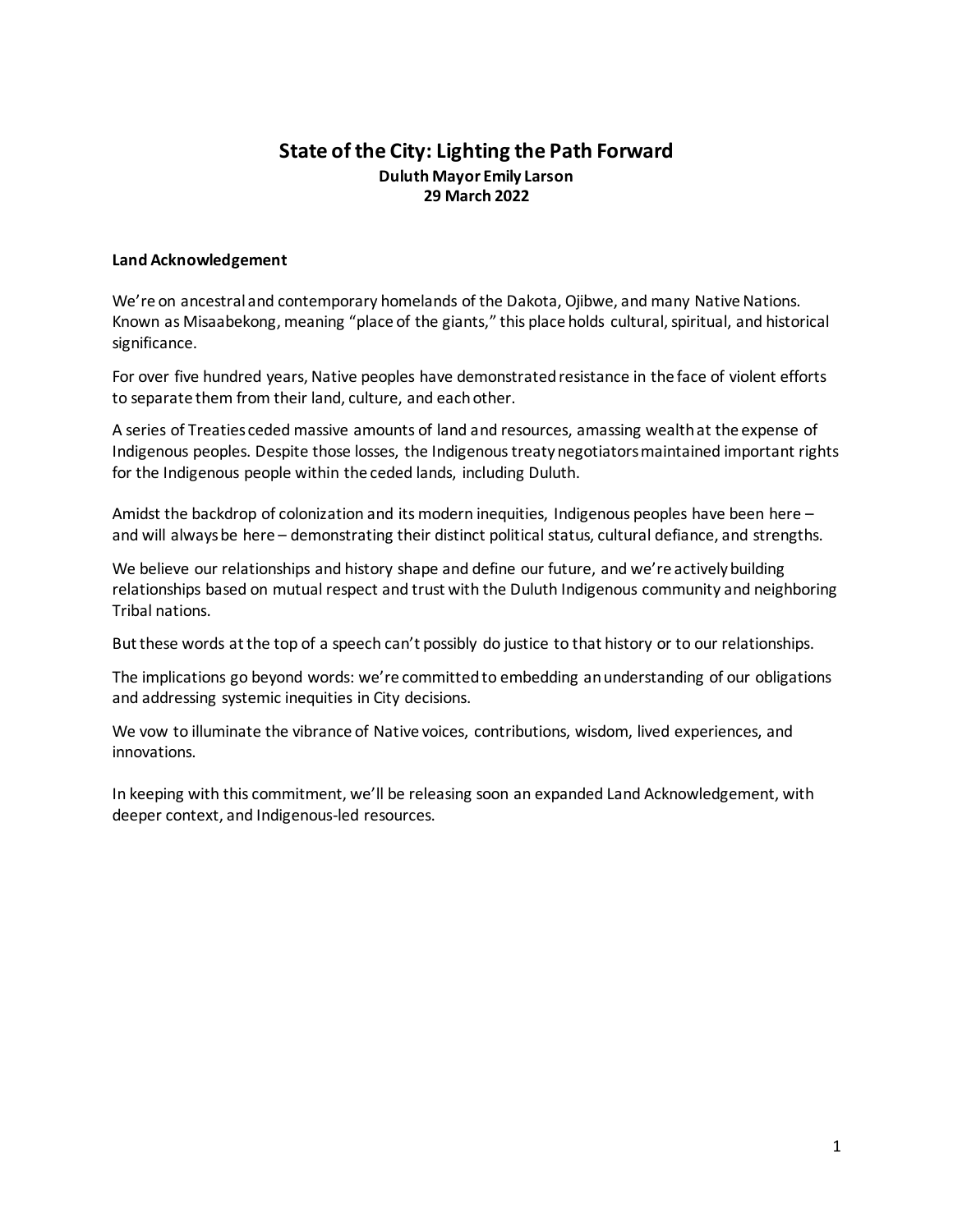I love to run in the early mornings. I find clarity during this quiet time on the edge of darkness and light.

I get up early and set out in the flat predawn light before the sun rises.

By the end of my run, as I head back home, the first rays of light begin to peek over the Lake. A new day beckons. Light returns and I am ready for the work that lies ahead.

I've been thinking a lot about darkness and light these days.

A little over a year ago Amanda Gorman opened her inauguration poem *The Hill We Climb* speaking of light and darkness.

When day comes, we ask ourselves, where can we find light in this never-ending shade?

# She continued

And yet the dawn is ours before we knew it. Somehow we do it. Somehow we weathered and witnessed a nation that isn't broken, but simply unfinished.

We've weathered a storm these past two years – a difficult and dark one.

Older residents feel it in their isolation. Parents feel it in their exhausted bones. Young people feel it in their anxietyover their future.

All of us are tired and frustrated.

We've been living in a lot of darkness and it has brought real struggle and challenge.

But tonight, I want us to focus on finding our light, celebrate what we've accomplished together and focus on the good and important work ahead.

In my first State of the City address I laid out my vision for Duluth. It's still my vision today.

I promised a healthy – prosperous – sustainable – fair – and inclusive community – for all neighbors and across all neighborhoods.

I promised diversified economic growth and meaningful jobs; a community where everyone has a safe place to call home.

I promised our future would be powered with clean, renewable energy.

Over the last six years we'vemade progress – real progresstoward this vision – and yes, we still have lots of work to do.

Time and again, when my administration lays down a goal, we get things done.

Key investments, priorities and successes which have moved us toward my vision of a fair and inclusive community where both people AND business can thrive.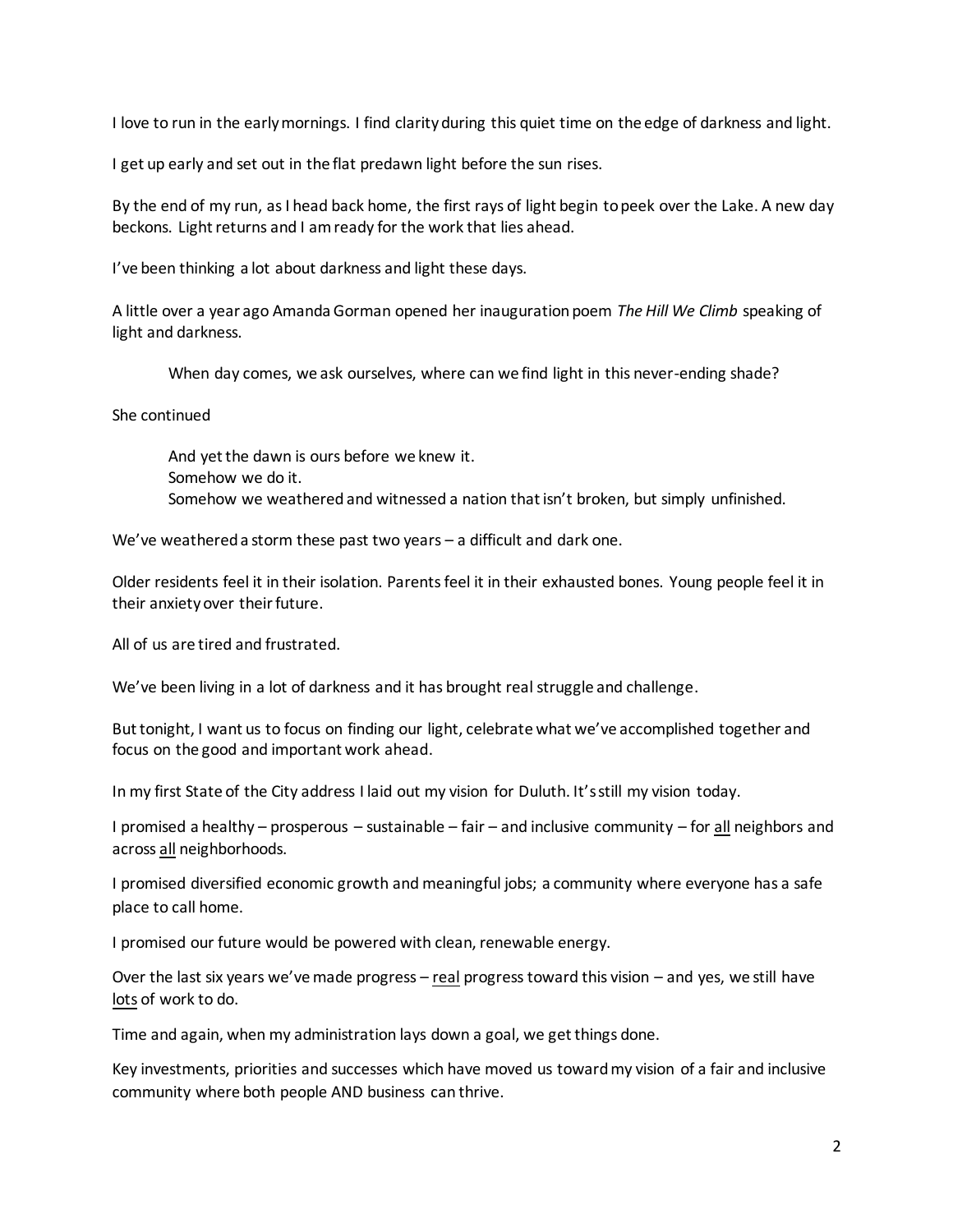Looking ahead, we will continue to use every lever we have to build this bright and bold community.

I've identified four key areas of focus this year:

- economic development
- public safety
- connectivity
- and sustainability.

They are all linked, and together light a path towards a more resilient, prosperous, and sustainable future.

# **Let's start with Economic Development**.

I'm sometimes asked why I don't talk about economic development more. This question always puzzles me because almost everything we have done over the past six years has focused on the key ingredients to support inclusive economic development.

Let me start with some background.

Duluth is no longer the buffeted city knocked back by recession and deindustrialization that I first experienced as a visitor in the 1980s.

During those bleak economic times, self-doubt crept in, grabbed hold, and established a scarcity mindset which too often saw any job, any new project as'good enough.'

But we are no longer that city living in the economic shadows. We can embrace with pride that we are a community that doesn't just respond to economic development – we lead it.

And the facts bear this out.

Last year we had a record number of building permits and a half billion dollars of investment – more than double the previous year and the third year of record investment in a row.

Major businesses are making new private investment bets on Duluth. From Costco to ST Paper to Cirrus and beyond - these are businesses that CHOSE Duluth. And we've got their back.

Where once we had to beat the bushes trying to find investors, now we're fielding constant new inquiries about investing in Duluth.

Because we're a city that believes in itself.

We expect and deserve more than ever before.

Today, in Duluth, a project needs to be more than shovel ready, it needs to be shovel worthy.

This holistic view of economic development is working.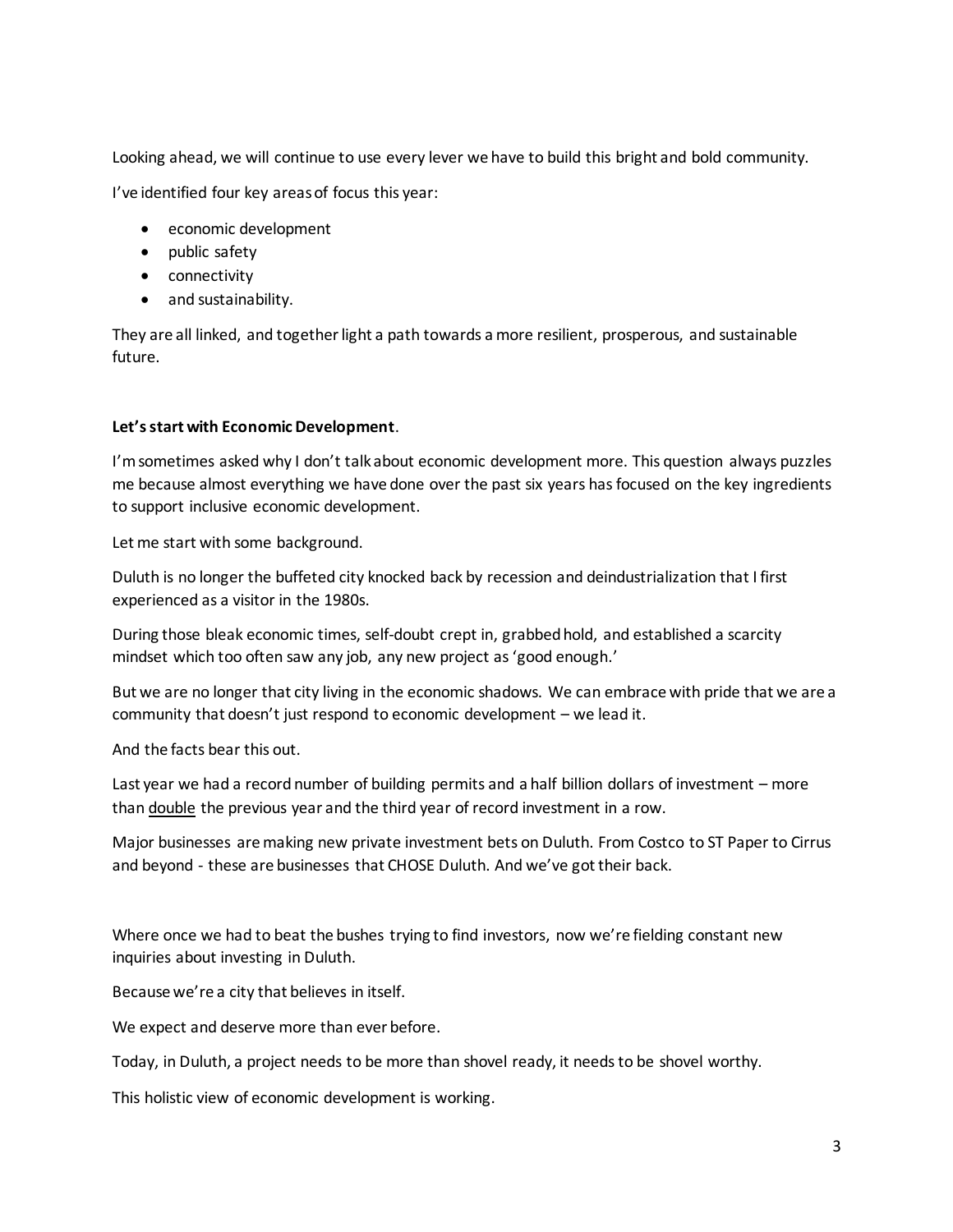When you survey actual businesses about what they look for in a community they seldom say fewer public services or benefits.

Instead, they talk about solid infrastructure, a reliable and qualified workforce, housing, access to childcare, transportation and energy, and high on the list – safe neighborhoods and a great quality of life.

These are the core ingredients of economic development we've focused on.

Let's look at a few of them.

#### **Infrastructure**

We have and will continue to invest heavily in updating Duluth's key infrastructure.

- Street reconstruction now averages14 miles per year, up from 2 miles a year when I took office.
- We're investing in stormwater management and replacing our 100-year-old water mainsto ensure reliable and clean drinking water.
- We're committed to getting the lead out so all kids can thrive
- We've made the Lakewalk more resilient, accessible, beautiful and durable than ever, and
- We're building everything with climate adaptation and climate change in mind

#### **Housing**

Housing is a key barrier families and businesses face and we are meeting this head-on. Since taking office, my administration has added a total 1500 new housing units across Duluth.

With support from the Duluth City Council, we've established a \$4 million Housing Trust Fund to help private sector developers rehab or construct new affordable housing.

At the same time, we announced a new private equity fund to secure private sector money for new housing. Duluth LISC will manage this fund, and the community has responded overwhelmingly with millions of dollars. You'll hear more about this in the next few weeks

We have dedicated \$19 million dollars from the federal "rescue plan" to build 358 new affordable units and rehab and preserve 36 more.

From establishing a warming center to packaging sites for scalable single family home production, we have been fully focused on making sure everyone in this community has a safe, supported place to lay their head at night.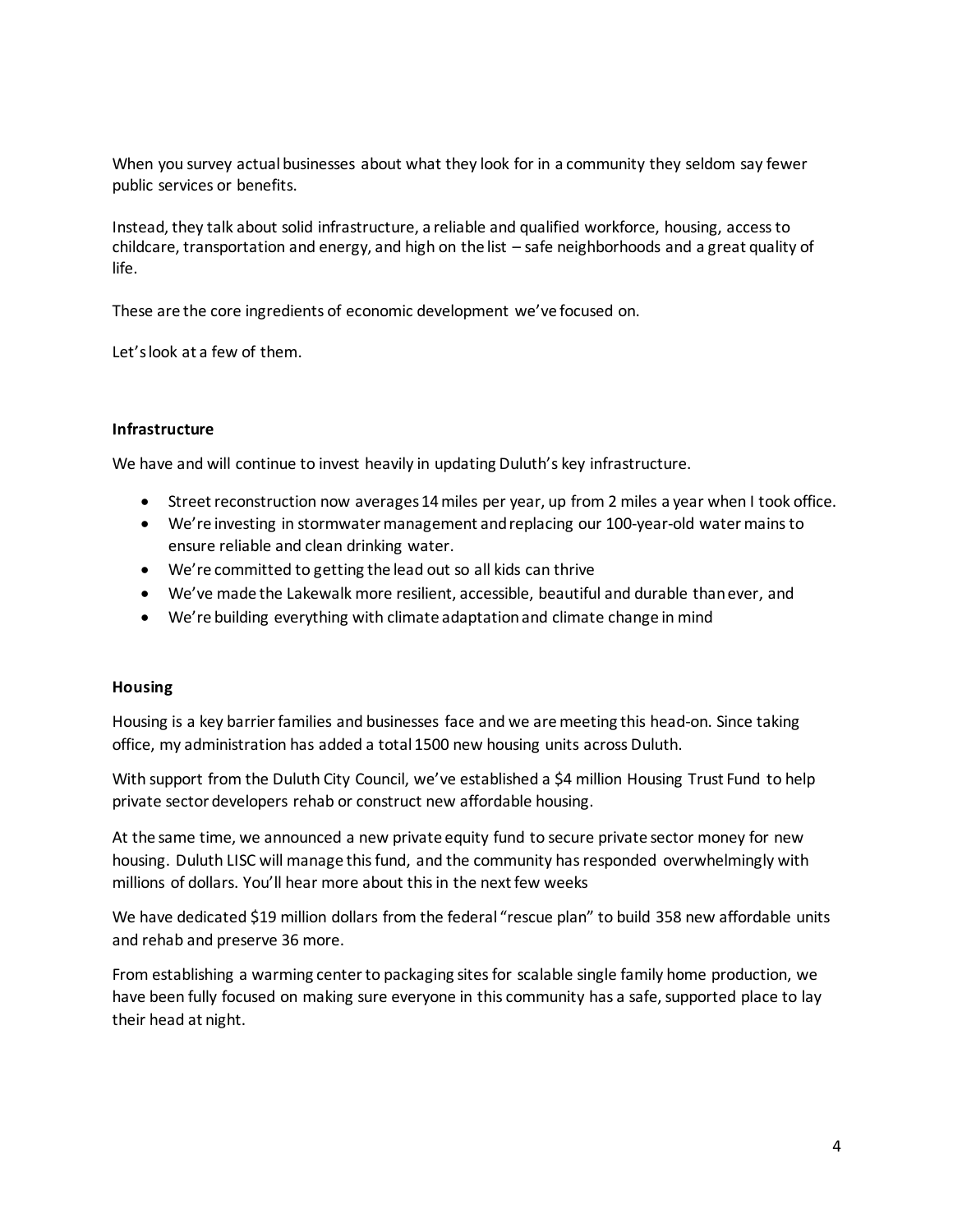# **Quality of life: Spirit Mountain**

We're making strategic investments in important quality of life experiences like Spirit Mountain.

With our new approach and under new management, for the first time in 10 years, Spirit Mountain made money last year.

Now we're asking the state for matching bonding money to make infrastructure improvements and are pleased that this request made the Governor's proposal.

Two thirds of Spirit Mountain visitors come from out-of-town for this local attraction. With these changes and new investments, Spirit Mountain is projected to grow its regional economic impact from \$22 million today to more than \$39 million.

These are just a few examples of holistic economic development strategies investment that are good for Duluth residents, good for our tax base, and good for business.

Now let's look at where we're going.

# **Let's start with permitting.**

A persistent complaint I hear is with the City's permitting and review process.

Let me say, we hear you. We can and will do better.

Our talented staff work within a confusing labyrinth of city departments. We need to make things simpler and clearer. For them and for you.

This year we'll be enacting

- 1. A new online communication tool for frequently asked questions
- 2. A new service delivery system to allow staff more one-on-one service, and
- 3. Better and faster response time to all permit inquiries

**Additionally,** tonight I'm announcing we're implementing a new digital process to review electronic plans. Because we currently operate on a paper system, and this slows us down.

Soon, multiple departments will be able to complete reviews simultaneously and instantly transmit their response to other departments. Inspectors will have real-time access to compare and discuss plans at job sites. From start to finish, it means fewer meetings, and faster and more efficient permitting with quicker turn-around for staff and our community.

Whether you're adding a garage or building a manufacturing facility, the City will do everything in our power to make the permitting and review process clear, fair, and efficient.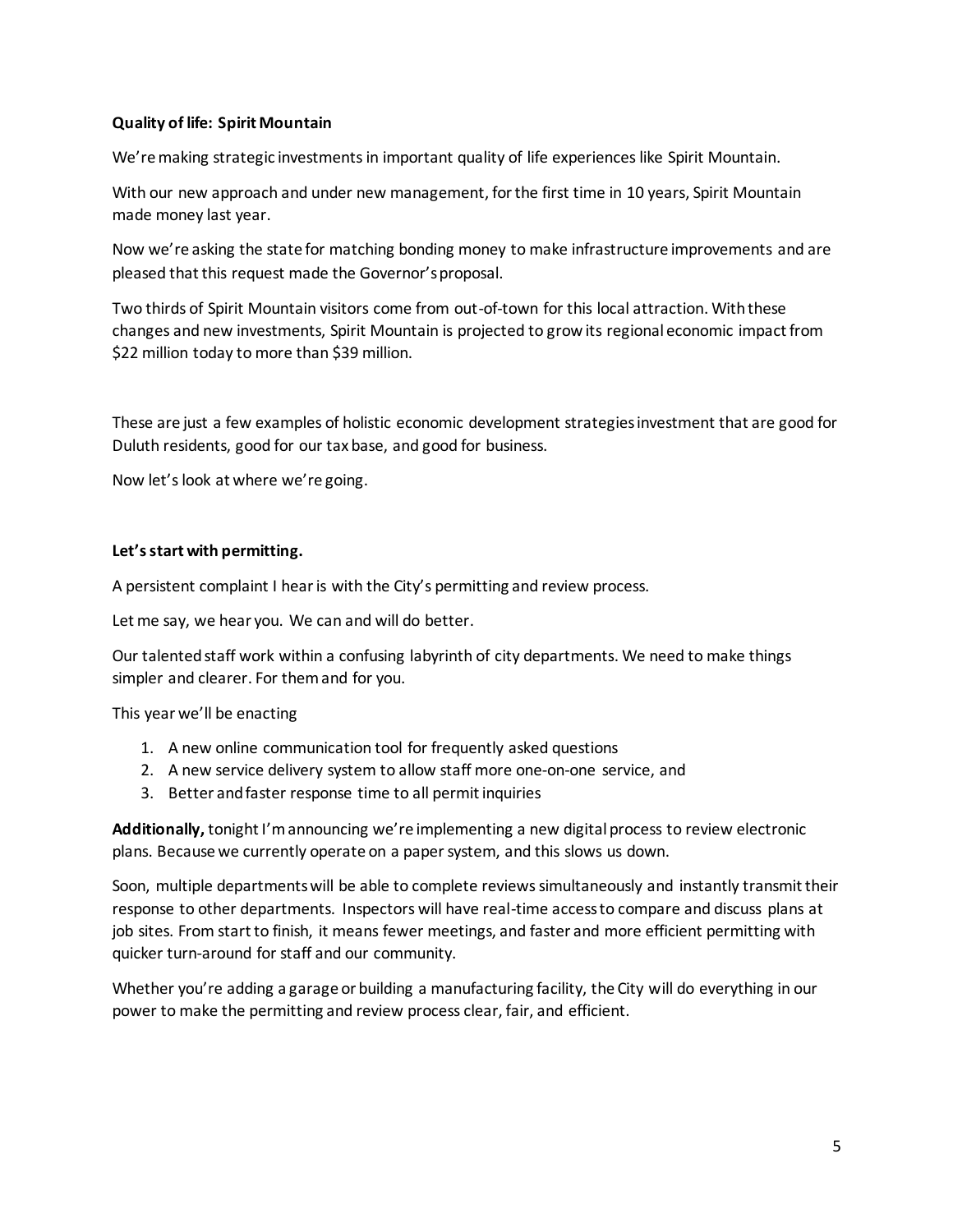# **Finally, I will convene an internal audit to take our economic development strategy to the next level.**

We have incredible staff and a big vision to build upon. Using an outside perspective to facilitate, we will ask ourselves the following core economic development questions:

- Are there internal policies prohibiting growth and development that can be changed?
- Are there steps in the City process which can be eliminated or made easier?
- How can we make sure everyone knows all expectations up front?
- How canour communication strategy with private sector partners be improved?

Our role as a City is to lay out our values and set an economic development vision, work with community partners to develop a strategy, and then make clear what is required and ensure our processes are easy to navigate. Now is the time to amplify all the ways we are getting things right, and get clear on where we can and will improve.

#### **Tourismis a key strategy here, with tremendous room for growth**

We are in the midst of launching our new tourism campaign to build a more robust tourism industry.

Tourism is one of Duluth's most dynamic industries. Millions of people visit our city every year to enjoy our stores, hotels, parks, and restaurants. We want every single one of these visitors to love Duluth like we do.

Last year we expanded partnerships to develop a new promotion strategy. I know this decision has been challenging and not without controversy, but I'm also absolutely convinced it wasthe right one.

Here's what to expect moving forward.

Canal Park and the waterfront will continue to be key attractions for visitors, and we have a plan to reinvest and reinvigorate these areas.

We are expanding our visuals, messaging, and markets to connect tourism's economic impact to neighborhood-based businesses and amenities, recognizing that it is our entire community which makes Duluth great.

Our new tourism strategy is built around who we are – our people, our pace, and our place. It's what we're proud of and what makes Duluth unapologetically unique.

#### **Let's head downtown.**

Key to reimaging tourism and our business community is rethinking our Downtown.

Downtown is the center of our city and the window to Duluth for millions of annual visitors.

Yet the pandemic has changed the way we work and live, and while it is still too soon to tell whether these changes will be permanent, I suspect some of them will be.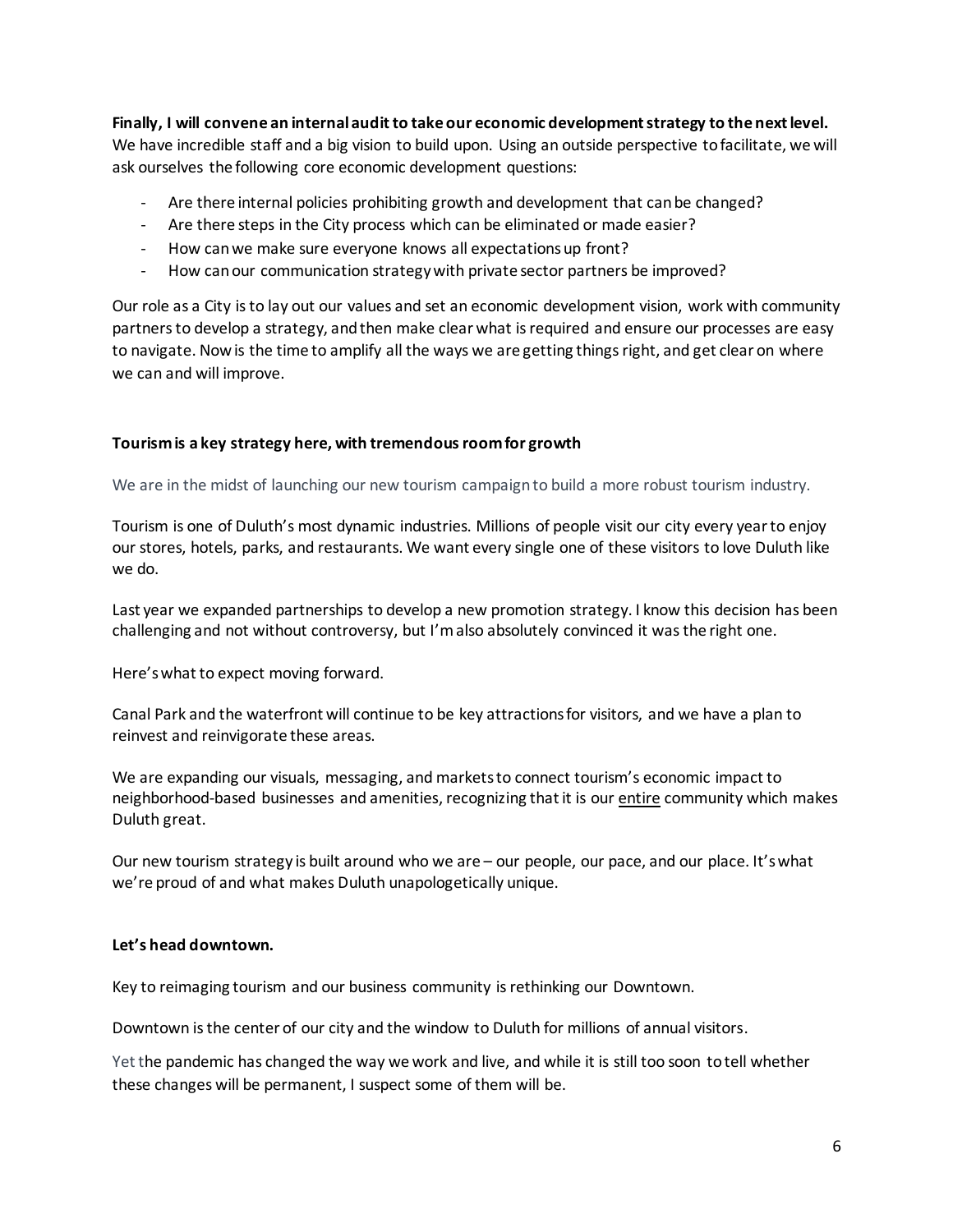This has ramifications for how we envision our downtown.

We need to make it easier and more inviting for people to work and experience downtown.

We need to tackle blighted areas and storefronts and reimagine creative ways to use vacant spaces. The downtown Shopper's Parking Ramp has got to go.

We need to address illegal behaviors and continue to grow confidence in public safety downtown.

And with the increase in the number of people working from home, rather than housing office workers, more downtown space can actually be converted into homes.

There is tremendous opportunity, lots of ideas, and a passion and commitment for doing it right. Now we need to develop a plan to move forward.

So tonight, I'm announcing a Downtown Task Force to be co-chaired by Greater Downtown Council President Kristi Stokes and Duluth Superior Area Community Foundation President Shaun Floerke.

I'm charging this Task Force with convening partners from the public and private sector to provide recommendations within five months on four key areas: downtown safety, activation, investment, and vision. These recommendations will be made public.

This is my third Mayor's Task Force; the other two addressed Spirit Mountain and housing – both with solid success. I intend for us to succeed here, as well.

#### **Finally, a focus of economic development must encourage homegrown innovation.**

We can build on Duluth'slong history of innovation.

My goal for Duluth is to be the entrepreneurial engine of the state of Minnesota.

Gone are the days where we anxiously hoped for some large out-of-town project or developer to save the day. Of course, we welcome these projects, but we all know that our future lies in tapping local talent and ingenuity.

State programs like Launch Mn and Innovate218 are important resources, but there's more we can do here in Duluth.

I'm excited to announce that Duluth is the first Minnesota city to partner with Heartland Forward and Builders + Backers to bring their national Idea Accelerator to our community. Together with the Northland Foundation and the Duluth Area Chamber of Commerce, we'll help bring new people who have promising ideas into the entrepreneurial ecosystem.

This initiative targets people who have a good idea but don't yet have a business plan. Builders and Backers will provide a \$5,000 grant to participants so they can experiment with and test their idea. If promising, the program can connect participants with other potential investors.

Our first-year goal will be to find and fund ten budding local entrepreneurs with a vision to expand on this.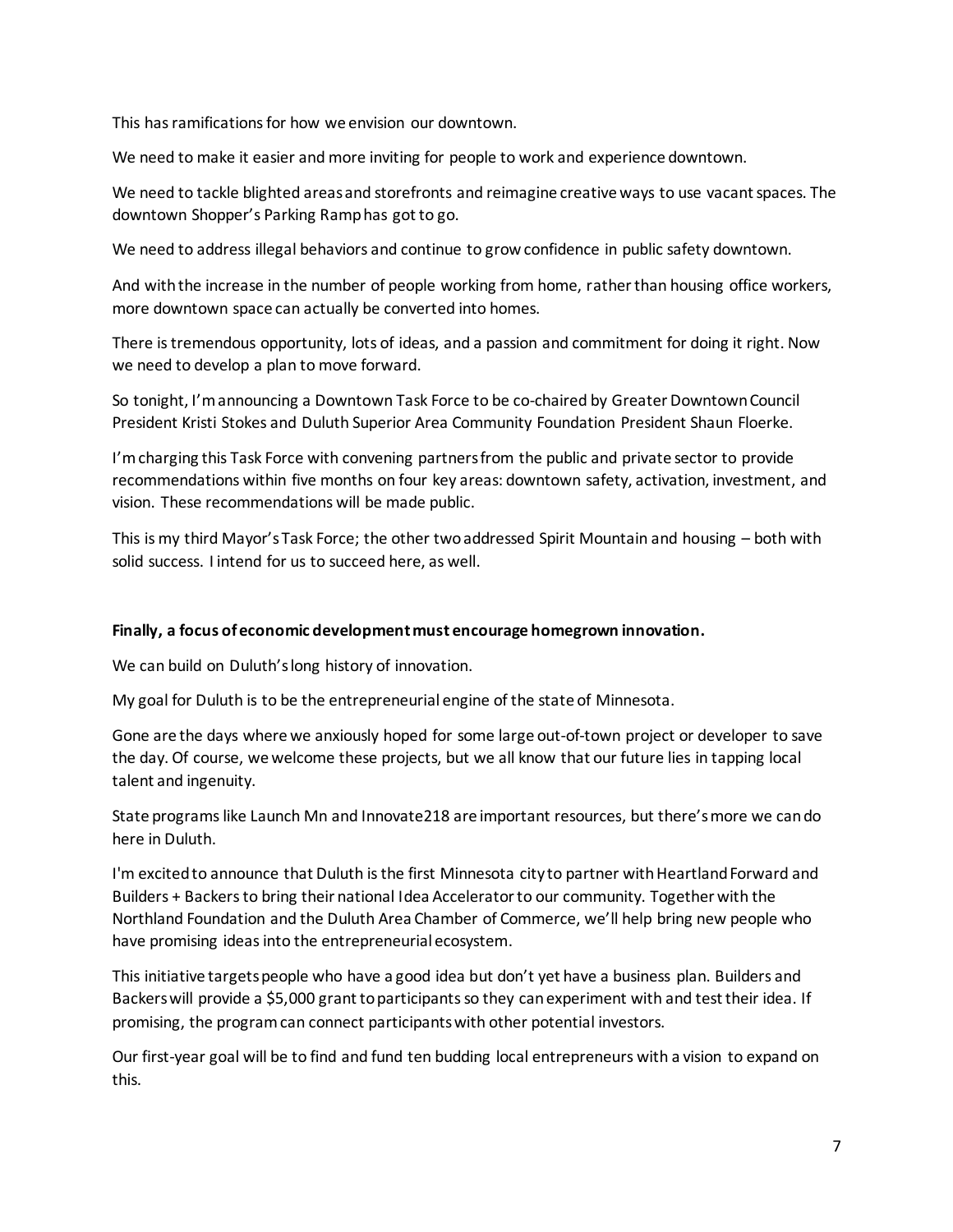# **Our second priority focus this year is Public Safety.**

Last year I calledfor Community Policing 2.0, which builds on the Department's innovative public safety leadership.

Here's where we're at:

- Police continue to track racial equity statistics, and along with community partners will soon issue a request for proposals to conduct a full-scale racial bias audit of the department.
- Two years into CALEA a national accreditation program the department has already added 50 new policies and revised nearly 50 others, including new training and reporting requirements based on best practices rooted in community trust. Duluth will be Minnesota's first public safety department to reach this platinum standard accreditation.
- We've invested in Community Coordinated Response where embedded mental health experts and social workers partner with first responders to make sure people get the help they need.
- And we've adapted our community engagement. Last summer, the Department introduced their "ice cream truck," a retrofitted bus that travelsto neighborhoods serving ice creamand hotdogs. This simple idea has sparked spontaneous pop-up community meetings and made conversations and relationship building possible with residents who would have never shown up to a more formal meeting.

These initiatives are deeply rooted in both the humanity of those we serve and those who provide public safety services.

We've been making substantial progress, and there's lots to be proud of, but let's also be real – ensuring public safety is just hard right now.

Over the past two years all of our city workers have had to face more mental health incidents. More substance abuse and opioid overdoses. More people forced in homelessness. More domestic violence reports. Members of the public having outbursts in our city facilities. There are more people at their snapping point who need help.

We've seen it in a record number of Fire and Police call outs. We've heard it in complaints about aggressive panhandling, erratic behaviors, and public urination. We've felt it as more and more residents feel unsafe.

I get it. People have to feel safe for our community to flourish.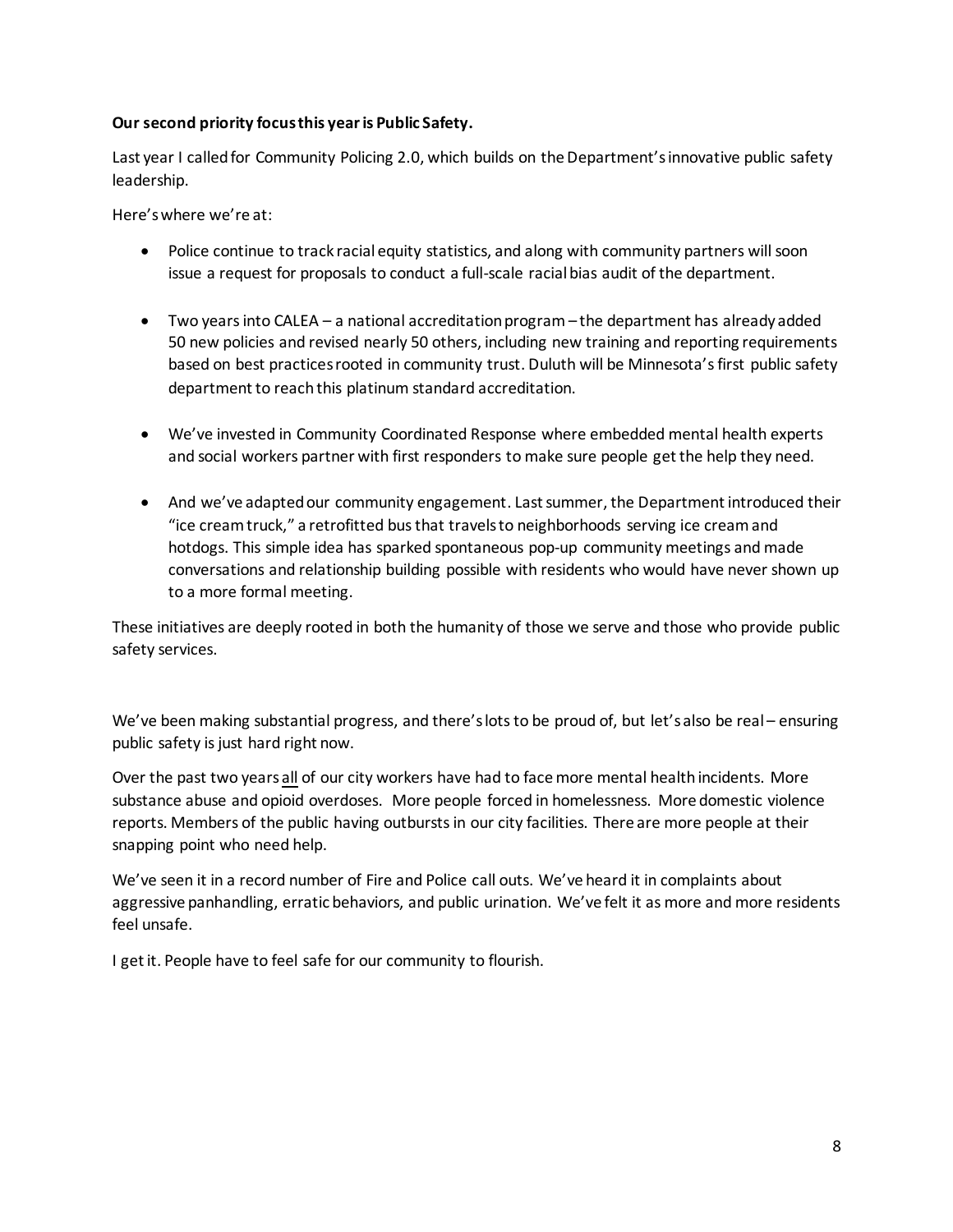The public safety problems we face are complex. If they were easy, we'd have fixed them a long time ago.

Our police face a daunting task. We have extraordinary leadership in Chief Tusken, and officers are doing their jobs with the professionalism and care we depend on and expect.

But the pandemic has pushed the criminal justice system, already teetering before the pandemic, over the edge. Backlogged courts. Full jails with reduced staffing. Probation officers unable to make inperson visits.

There's more to this story but let me first be clear. In Duluth if you are dangerous, predatory, or threaten harm to others – you will be arrested and held accountable. Full stop.

But as Chief Tusken has repeatedly said, we also can't arrest our way to a better community. In Duluth we don't criminalize mental health issues, substance abuse problems, or being homeless. And it's too many of these cases that are falling through the cracks.

Where does a person with mental health issues go when the few existing places are overwhelmed? They're released.

Where does the person without a home go on minus thirty days when there are no more shelter beds? They find a public place or a skywalk to try and stay warm and get by.

We are stuck in a cycle that isn't working and we need to change it.

Many of these problems reach beyond the control of Duluth.

Still, tonight, I am urging us to start.

Together with Duluth Police and our City Attorney's office, I am calling for a revival of "community courts."

The idea is this – bring together key stakeholders in the criminal justice system – judges, probation officers, county and city attorneys, the jail, and police. Identify chronic offenders and develop a plan specific to meet the person.

Sometimes this may involve services to address substance abuse, mental health, or housing. Sometimes it means laying out frank choices and strict accountability.

Outcomesinclude more resources for the police to direct to serious threats, stability for people who need tremendous supports, and a healthier, stronger community.

This will not address all our public safety challenges, and we will need many partners for it to be effective, but it can start building the wrap around accountability we need.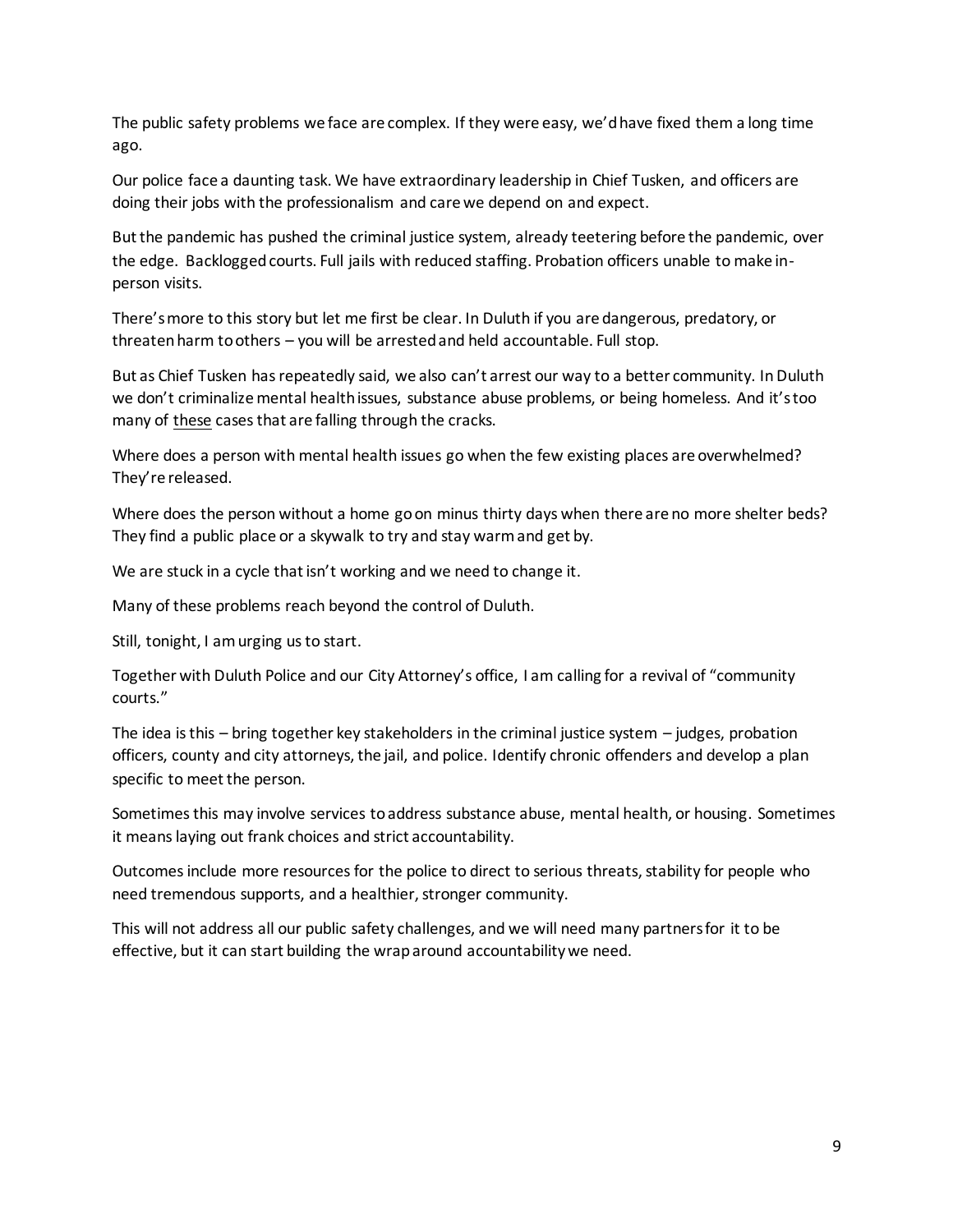#### **My third area of focus is connecting the community.**

Last year we made a commitment to take on Duluth's digital divide.

Reliable high-speed internet is no longer a luxury. It's an essential utility no less important to our future success than our roads, water, and electricity.

Yet many Duluth residents deal with unreasonably high prices, unreliable service, or no viable digital access altogether. Only 6 percent of Duluth has access to high-speed fiber optic internet.

This is unacceptable and holding us back as a community.

Tonight, I'm laying out a goal that every resident and business in the City of Duluth will have access to affordable, reliable, high quality fiber optic internet within six years.

It's bold but necessary for us to build an inclusive and fair community and economy, and we've already started to chart the path forward.

Tonight, I'm asking our Planning and Economic Development Department along with CAO Noah Schuchman to submit our plan to achieve this goal to the City Council for approval.

Using federal money, in the next few months, we will be initiating a Pilot Project to enroll about 2,000 homes in the Lincoln Park neighborhood.

We will use this pilot to evaluate resident interest, installation costs for older housing, among other important factors. This information will help us understand how to go to full scale.

My commitment is to continue to push with all of my might to ensure that every Duluthian has affordable, reliable high-speed internet.

# **The fourth and final area of focus this year will be sustainability.**

We've made significant progress this past year.

- For the first time we are working cross-departmentally towards shared goals in our new Climate Action Work Plan.
- We've secured over \$680,000 in grants for city and community projects to advance initiatives across the city, and we have millions of dollars in grant proposals pending review.
- Working with Minnesota Power, we're hosting a 1.6-megawatt solar farm on city property, with completion expected this year.
- And we've reduced our municipal greenhouse gas emissions 32% since I took office.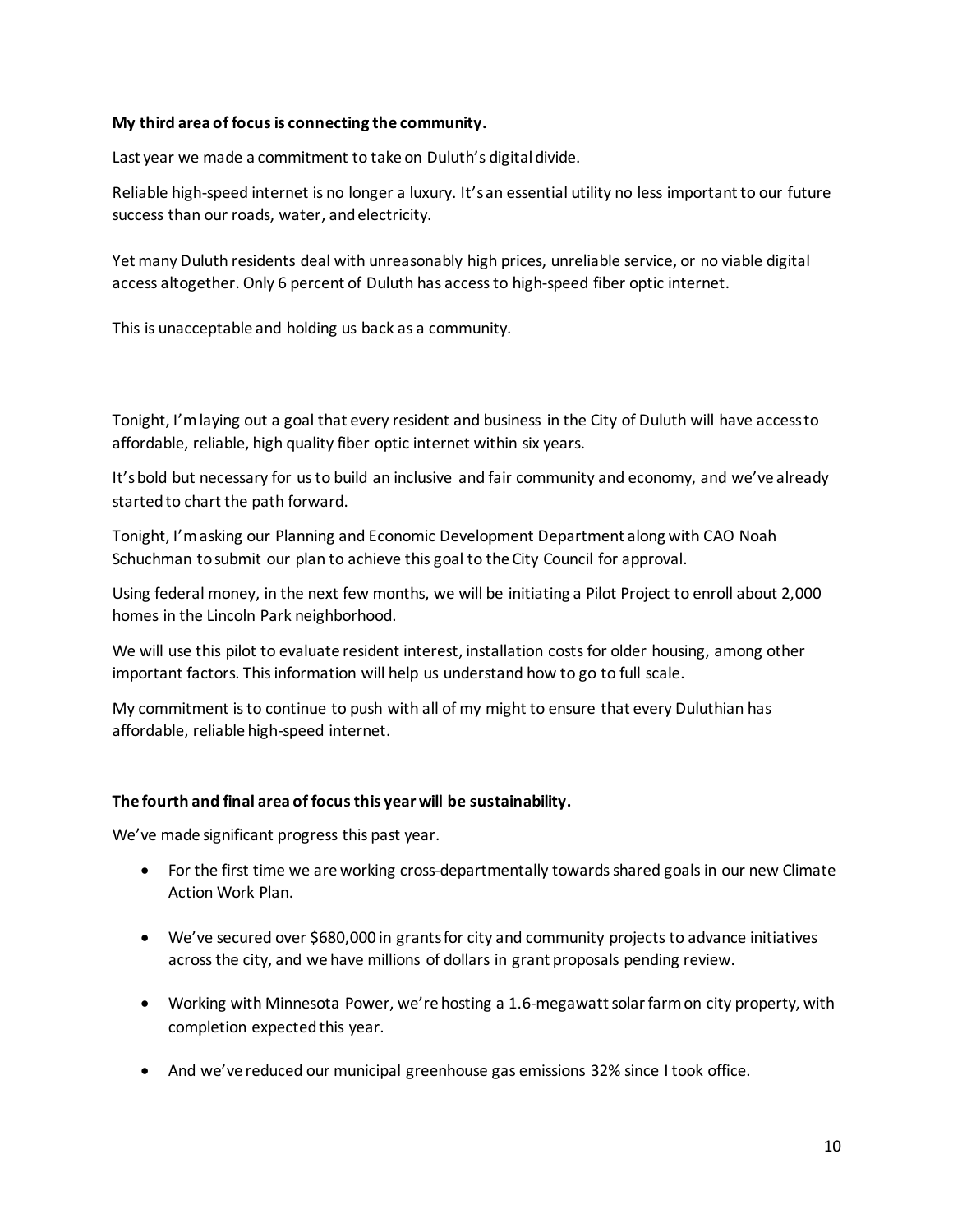All of this is good news, and we aremoving forward as fast as we can on the parts we directly control. The problem is the part we control only accounts for about 4% of Duluth's overall problem.

There is growing urgency to go bigger and bolder in our actions. Recent science tells us climate change is accelerating and our window for acting before we reach a tipping point is narrowing.

Five years ago, we made a pledge to reduce our municipal city government emissions by 80% by 2050. Bold then, it is not enough today.

That's why we are now committed to the *Cities Race to Zero,* making clear that we aim to achieve carbon-neutrality – net zero – by 2050. This is in line with science, and it is essential if we are to remain economically viable.

In line with this pledge, we will galvanize a city-wide effort to set benchmarks and reduce greenhouse gas emissions across the city.

Over the next year I will be working with our Sustainability Officer Mindy Granley to convene business, industry, organizations, and community leaders as well as partnerswith already existing community led efforts, like Duluth Citizen's Climate Action, to band together with one purpose and mission: Race to zero as one community.

In addition, in anticipation of additional federal climate action money, we have identified shovel ready, shovel worthy projects which range from building energy efficiency projects to electric vehicle charging stations, to installing solar arrays on city property, to significantly reducing emissions from our municipal water and wastewater pumping.

And we must also conserve energy.

We are partnering with community partners, including Ecolibrium3, on a Department of Energy grant to improve weatherization and energy savings for Duluth's older housing stock.

And finally, we're asking Comfort Systems to prioritize energy efficiency and find economically feasible, clean energy alternatives to natural gas.